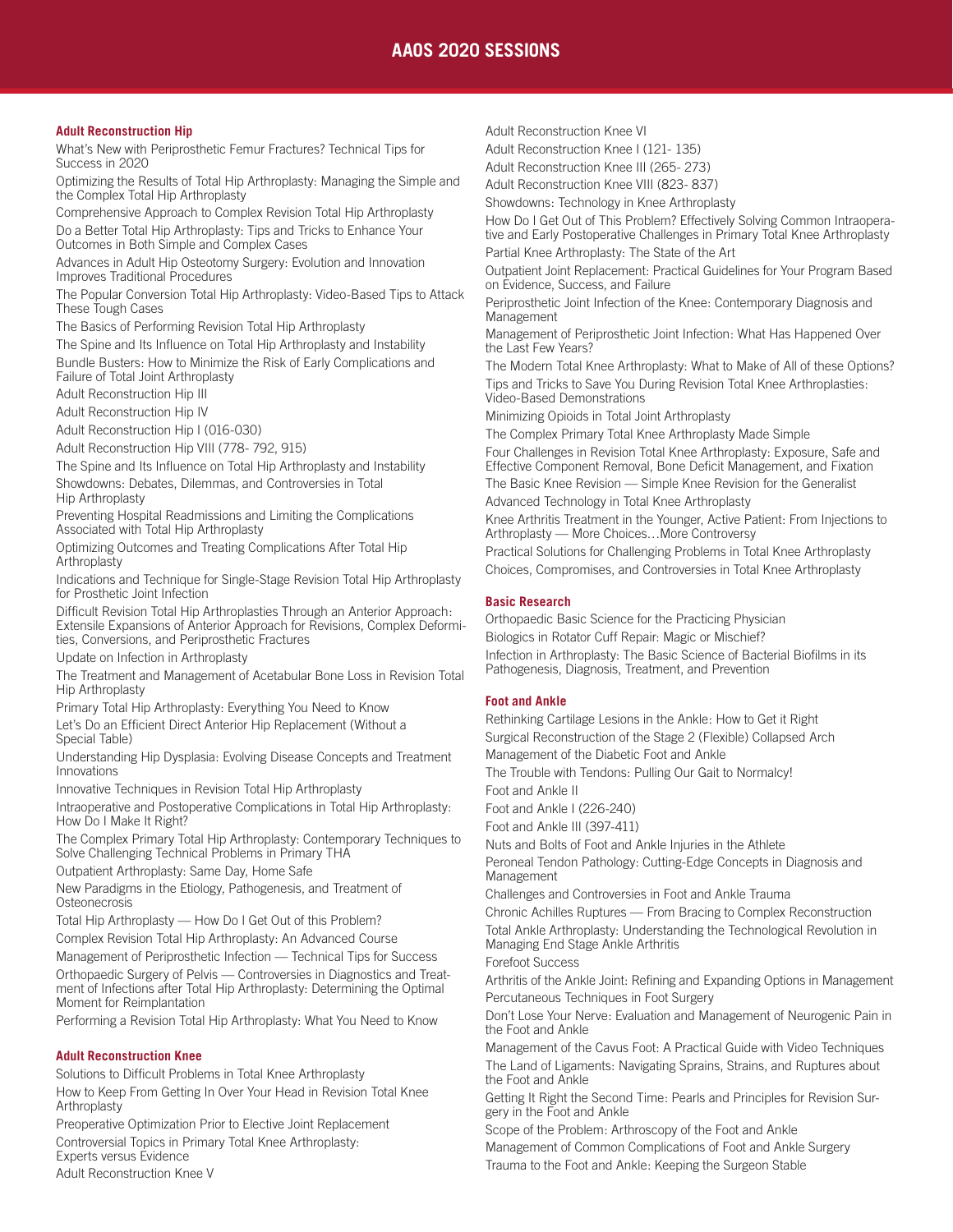#### **General**

From the Sideline to the Hot Zone: Can Orthopaedic Surgeons Be First Responders?

Healthcare Disparities and the Effect on Musculoskeletal Disease New Perspectives in Musculoskeletal Infections

Ethical Issues in Orthopaedic Surgery: From Trolley Problems to Trainees How to Treat Musculoskeletal Infections: Tips and Tricks for General Orthopaeadic Surgeons

Artificial Intelligence in Orthopaedics: Machine Learning, Natural Language Processing, and Deep Learning

Interventional Pain Management of Common Spinal Problems for General Orthopaedic Surgeons: A Practical Guide

Annual Meeting Highlights

Proximal Humerus Fractures: Leave It Alone, Fix It, or Replace It?

Innovation, Robotics, and Digital Solutions in Arthroplasty: Evolving Role in the Operating Room and Beyond!

Flash Five: What's Coming Down the Pike?

Flash Five: What's Coming Down the Pike? 3/14

Game Changers Paper Session

Overlapping Surgery in 2019: Is It OK and How Should I Do It?

Artificial Intelligence, Machine Learning, and Big Data

Surgeon Burnout — Consider as a Stress Fracture versus Insufficiency Fracture

Prepare for Alternative Payment Models (APMs) and Take Better Care of Your Patients: A Novel System for Hip and Knee Osteoarthritis (OA) Peripheral Nerve Issues after Common Orthopaedic Surgeries

Thromboembolism Prophylaxis for Orthopaedic Surgeons: Update 2019 Examination of the Shoulder for Beginners and Experts

Women in Orthopaedics: How Understanding Implicit Bias Can Help Your Practice

Musculoskeletal Ultrasound of the Extremities: Clinical and Ultrasonographic Correlation

Teaching the Teachers: Improving Your Skills as an Orthopaedic Motor Skills Instructor

Developmental Dysplasia of the Hip from Birth to Arthroplasty: Clear Indications and New Controversies

Orthopaedic Disaster Course: Preparing for Your Worst/Best Moment in the Operating Room

Owning Osteoporosis Care in Your Practice

Antibiotic Stewardship in Orthopaedic Surgery: Principles and Practice Tumor Operations for the Non-Tumor Patient

Hip and Groin Pain in the Athlete

Women in Orthopaedics: What You Really Want to Know (But are Too Afraid to Ask)

Mentorship in Orthopaedics: How to Succeed as a Mentor and a Mentee Platelet-Rich Plasma, Bone Morphogenetic Protein, and Stem Cells: What Surgeons Need to Know

Pathologic Postoperative Pain: What Every Orthopaedic Surgeon Should Know

Top Tips for YOUR Practice

Hip Preservation: What Every Orthopaedic Provider Needs to Know Orthopaedic Review Course: Refresh, Refocus, and Prepare Surgeon Well Being for the Benefit of the Patient: How Can We Become Better for Everyone Else?

Preparing and Delivering the Orthopaedic Lecture: Tips and Pearls Cultural Considerations in Education and Patient Care

Lifelong Learning: Teaching, Mentoring, and Work-Life Integration Surgery 9-1-1: When Things Go Bad for Good Surgeons in the Operating Room

Debating the Top Five Controversies in Hip Preservation What Can a Registry Do for Me?

#### **Hand and Wrist**

Ulnar Sided Wrist Pain: A Case-based Approach with Debatable Points Evidence-Based and High-Value Management of Common Disorders of the Elbow and Forearm Hand and Wrist II

Hand and Wrist I (091-105)

Hand and Wrist III (598-612)

Infections of the Upper Extremity — New Developments and Challenges Mimickers of Hand and Upper Extremity Infections — How to Avoid Misdiagnosis and Mistreatment

Managing Challenges in Thumb Carpometacarpal Arthritis

Reevaluation of the Scaphoid Fracture: What is the Current Best Evidence? Contemporary Questions and Controversies Regarding the Assessment and Management of Distal Radius Fractures: What is the Best Evidence in 2019? Simple Hand Problems that Aren't: Avoiding Snakes in the Grass

Evaluation and Management of Common Hand and Wrist Conditions for

the General Orthopaedic Surgeon Compression Neuropathies — Getting It Right So You Don't Have to Do It Again or Deal with Complications

# Managing Wrist Arthritis

Treating Hand Fractures: A Case-Based Approach to their Management and the Ability to Treat the Complications that will Inevitably Occur Sports Injuries of the Hand, Wrist, and Elbow

Management Strategies for Scapholunate Ligament Injuries: From Occult Injury to Arthritis

Tips and Tricks in the Management of Distal Radius Fractures

Thumb Carpometacarpal Arthritis — Controversial and Misunderstood: A Comprehensive Overview

#### **Musculoskeletal Oncology**

Pathological Fractures 2020: Case-Based Learning for Newest Knowledge and Techniques for Effective Management

Tumors and Tumor-Like Conditions of which Every Orthopaedist Should Be Aware

Management of Metastatic Disease to Bone

Bone Tumors in the Young Person: Diagnosis and Management

Soft Tissue Masses: A Visual Guide to the Good, the Bad, and the Ugly Muscoloskeletal Oncology III

Musculoskeletal Oncology I (106- 120, 916)

Essential Knowledge and Surgical Techniques for Effective Management of Pathological Fractures: Case-Based Learning

Soft Tissue Tumors: A Pictorial Guide to Diagnosis and Treatment

Bone and Soft Tissue Tumors for the General Orthopaedic Surgeon: How to Diagnose, Manage, and Avoid Errors

Common Bone Tumors and Reconstructive Options in Pediatric and Young Adult Patients

Pathological Fractures: Diagnosis, Pathophysiology, Treatments, Complications, and Controversies through Case-Based Learning

#### **Pediatrics**

What's New in Pediatric Sports Medicine?

Beyond Simple Supracondylar Fractures: Tips and Tricks for Complex Pediatric Elbow Trauma

Common Pediatric Fractures for Community Orthopaedic Surgeons: Fix Them or Ship Them?

Pediatrics I

Pediatrics I (166-180)

Pediatrics II (241-255)

Diagnosis and Management of Common Conditions of the Pediatric Spine Managing Adult Pattern Trauma in the Pediatric Patient: Tips for Success Managing Complications and Failures in Pediatric Sports Medicine

Pediatric Musculoskeletal Infections: What to Know, What to Do, When to Worry

Office Management of Common Pediatric Fractures: Treatment Strategies to Optimize Success

Surgical Techniques for Skeletally Immature Anterior Cruciate Ligament The Debate is On — Discussing the Controversies Surrounding Pediatric Fracture Care

High Yield Review for the Pediatric Orthopaedic Surgery Maintenance of Certification Exam

Challenges in Pediatric Trauma: What We All Need to Know Sports Specialization and the Skeletally Immature Athlete: Current Concepts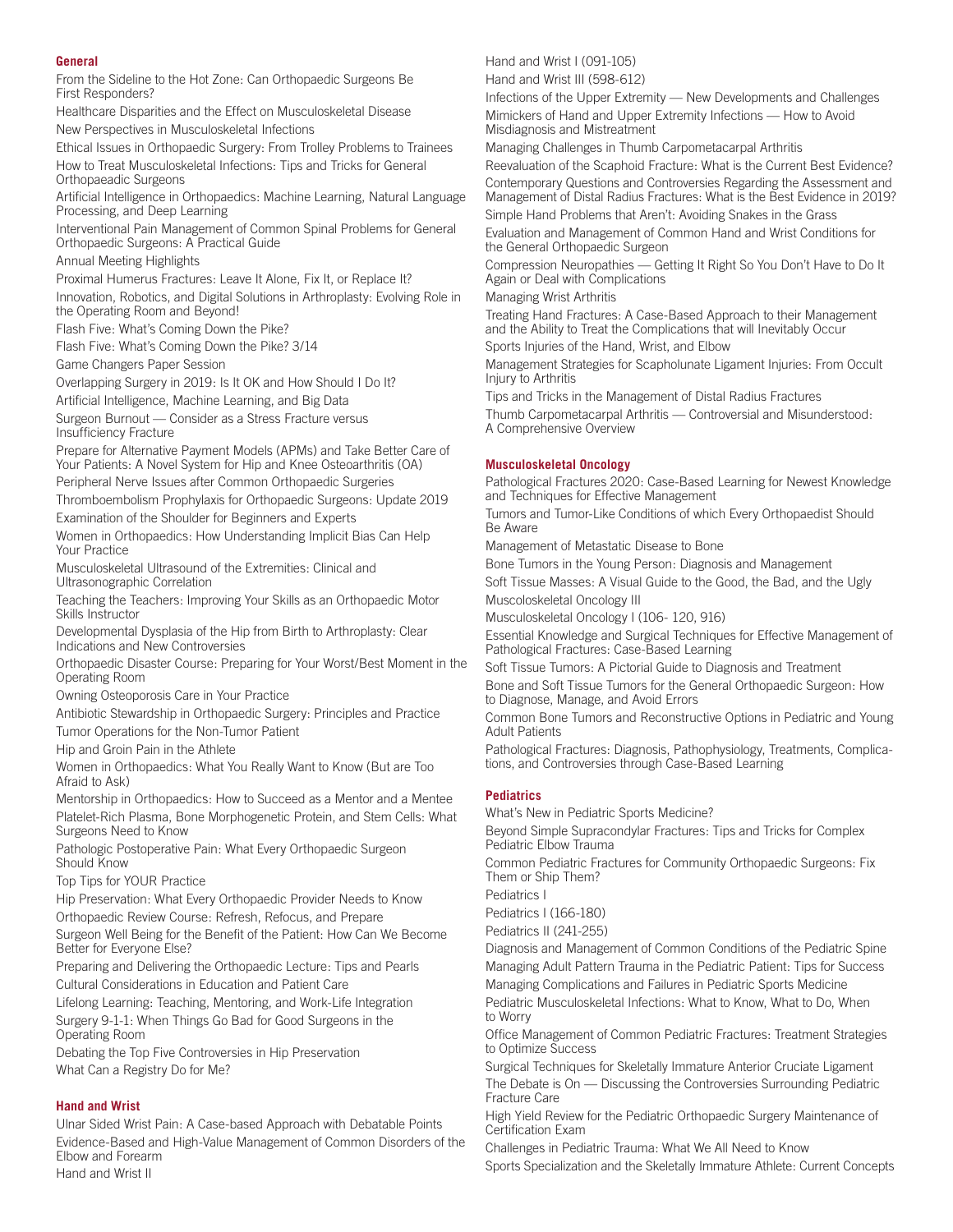Surgical Management of the Common Foot and Ankle Deformities in Children

Pediatric Tumor Management: Current and Controversial

Joint Preservation in the Pediatric and Adolescent Knee

Pediatric On Call Challenges for the General Orthopaedic Surgeon

A Step-by-Step Guide to Successful Operative Treatment of Common Fractures in Children: Indications, How to Set Up the Room, Position the Patient, and Do the Procedure

Staying Out of Trouble in Pediatric Trauma: An Update in the Management of Fractures in Children

## **Practice Management**

It's a Brave New World: Alternative Payment Models and Value Creation in Total Joint Replacement

#### **Practice Management/Rehabilitation**

Taking Charge of Change in 2020: Leading Your Organization through the Evolving Value-Based Payment Landscape

The Opportunities and Perils of Corporatization (Consolidation) in Orthopaedics

Build Your Practice for Carpal Tunnel Syndrome and Distal Radius Fractures: Improve Outcomes and Value

The Business of Medicine: Hospital-Based, Academic, Private Practice — Learning How to Succeed

Preparing Your Practice for Outpatient Total Joint Arthroplasty: Practical Considerations, Economics, and Reality

We All Want to be Safe and Reliable: How Do We Transform our Workplace into a High-Reliability Organization?

Successful MSK Care in the New Age: It's All About Value and Outcomes Practice Management/Rehabilitation II

Practice Management I (211- 225)

Practice Management II (274- 282)

The Way I See It…Future of Health Care

Race and Gender in Orthopaedics

Risk Evaluation and Management Strategies for Prescribing Opioids Quality Measure: What You Should Know about Your Subspecialty

The Introduction of New Technology into Orthopaedic Practices

Employment Contracts: The Good, the Bad, and the Ugly

The Future of Orthopaedic Practice: Which Practice Models will Remain Viable?

Physician Assistant Utilization within Your Practice

Patient Satisfaction, Reimbursement, and Online Reputation Management Patient-Reported Outcomes in Orthopaedics — Why and How We Collect Them

Designing and Implementing Value-Based Care Delivery and Payment Models for Musculoskeletal Care

How to Receive Your Comprehensive Care for Joint Replacement (CJR) Reconciliation Check from Medicare: Maximizing Your CJR Quality Score

The Opioid Epidemic: America's Addiction

Bringing Diversity to the Orthopaedic Workforce 2019

Use and Misuse of Biologics in Orthopaedic Surgery: Platelet-Rich Plasma and Stem Cells

#### **Shoulder and Elbow**

New Approaches to the Diagnosis and Management of Periprosthetic Joint Infection of the Shoulder

Innovations in Shoulder Arthroplasty

Urban Legends vs. Evidence-Based Medicine in Total Shoulder Arthroplasty Stemless Shoulder Replacement

How Do I Get Out of This Jam? Managing Intraoperative and Early Postoperative Problems in Shoulder Arthroplasty

Ten Complications that I Learned from in Routine Shoulder Surgery

Shoulder Arthroplasty Management in the Young Patient with Posterior Glenoid Bone Erosion

Update on Infection in Shoulder Arthroplasty

Biologics or Prosthetics: What to do for the Failed Rotator Cuff Repair? Shoulder and Elbow IV

Shoulder and Elbow I (061- 075, 920)

Shoulder and Elbow II (256- 264)

Shoulder and Elbow III (337- 351)

Showdowns: Management of Cuff Tears

Elbow Arthroscopy: Latest Indications and Techniques

Revision Shoulder Arthroplasty: A Step-by-Step Approach

Demystifying Winging of the Scapula and Scapulothoracic Dysfunction The Changing Face of Shoulder Arthroplasty: An Outpatient Procedure whose Time has Come

Elbow Arthroplasty: Lessons Learned from the Past and Directions for the Future

Arthroscopic Rotator Cuff Repair: A General Instructional Course Lecture Pain Management after Shoulder Surgery — What Works?

When You're Running Out of Room: Managing Humeral and Glenoid Bone Loss in Shoulder Arthroplasty

Contemporary Issues with the Management of Distal Humerus Fractures in the Older Aged Patient

I've Got a Culture Positive for P. Acnes — What Do I Do Now? The Diagnosis and Management of Periprosthetic Shoulder Infections From A to P: Technical Pearls to Master Shoulder Instability Surgery! Clavicle Trauma: From Midshaft Fractures in Contact Athletes to Distal Clavicle Fractures and Acromioclavicular Joint Injuries

Managing Challenging Glenoid Deformity in Shoulder Arthroplasty: Role of New Technology (Computer Navigation and PSI Guides)

Traumatic Elbow Instability: How to Fix It, and When to Phone a Friend How to Deal with Bone Loss in Unstable Shoulder

Three- and Four-Part Proximal Humerus Fractures — The Gambler Edition Management of the Challenging Rotator Cuff Tear

The 10 Elbow Cases that Helped Me to Improve Patient Care

Massive, Irreparable Rotator Cuff Tears: What Are Our Treatment Options? Decision Making for Complex Shoulder Problems: A Case-Based Approach Intraoperative Complications in Shoulder Surgery — Nobody Ever Taught Me This!

The Shifting Paradigm in Shoulder Arthroplasty

International Perspectives on Shoulder Arthroplasty: Around the World in 120 Minutes

Elbows Gone Bad: How to Treat Failed Elbow Surgery

#### **Spine**

Navigation Options for Spinal Surgeons: State of the Art 2020 Vertebral Body Tethering: Rationale, Results, and Revisions — State-ofthe-Art and Future Directions in Fusionless Scoliosis Correction

Opioid Trends in Spine Surgery

Controversies in Spine Surgery

Complex Spine Deformity: Achieving Maximal Correction with Minimal Risk for Complications

Spine II

Spine I (046- 060)

Spine II (196- 210)

Showdowns: Controversies in Spine Surgery

Pragmatic Learning for New Techniques and Technologies in Spine Surgery What is the Role of Anterior, Oblique, Posterior, and Laterally Based Surgery: How Can They Help?

Current Concepts in Cervical Spine Trauma

Modern Techniques in the Treatment of Patients with Metastatic Spine Disease

Own Your Patient's Bone Health: Know How to Treat Prior to Spine Surgery Looking Beyond the Curve: Classification and Treatment of Spinal Deformity in the Orthopaedic Clinic

Evidence-Based Management of Spine Conditions in the Elite Athlete Adult Lumbar Disc Herniation: Treatment, Complications, Outcomes, and Evidence-Based Data for Patient and Health Professional Counseling

Comprehensive Management of Spinal Infections

Is It the Back or the Hip? Differentiating Lumbar Spine from Hip Pathologies: Key Points of Evaluation and Treatment

Current State of Total Disc Replacement